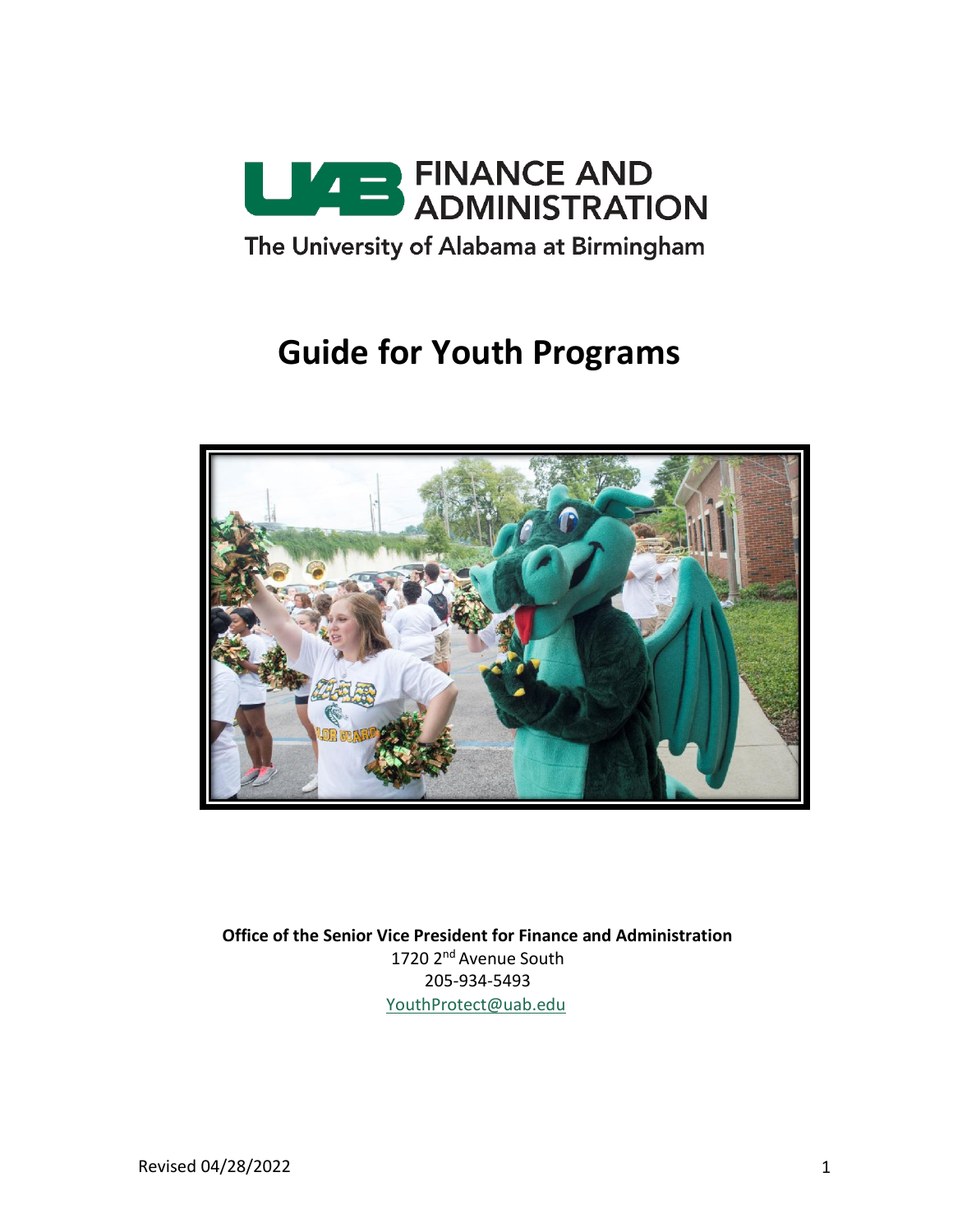#### **Youth Protection Program Overview**

The University of Alabama at Birmingham ("the University" or "UAB") is committed to providing a safe and welcoming experience for minors. Faculty, staff, students, student employees, graduate assistants, contractors, or volunteers are therefore expected to hold themselves to the highest standards of conduct when interacting with minors, as outlined by the [Youth Protection Policy](https://www.uab.edu/youthprotection/our-policy) . This Guide is designed to assist with the development of guidelines and practices to support compliance with UAB policy regarding activities or programs for or that include minors, including camps, conferences, and outreach activities. Terms defined in the Youth Protection Policy carry the same definitions when used herein. All areas/programs are still subject to all other relevant UAB policies and procedures, including the UAB [Child Abuse Reporting Procedures.](https://www.uab.edu/youthprotection/our-policy) Except for the exclusions listed in the next paragraph, all activities or programs for and that include minors are within the scope of this Policy. This includes, but is not limited to:

- Activities or programs for or that include minors that the University operates on campus or in UAB facilities, including, but not limited to: overnight camps, instructional programs, day camps, academic camps, and sports camps.
- Activities or programs for or that include minors that are operated, conducted, or organized by Third Parties that take place on campus or in UAB facilities, including, but not limited to, facility rentals to third-party organizations.
- Activities or programs for or that include minors that the University operates that do not take place on campus, including, but not limited to, outreach and community service activities.
- Faculty or staff who bring minors to campus as interns or volunteers outside of a structured activity or program for or that include minors (e.g., to intern in a laboratory). This could also include auditions, lessons, tutoring, or tours where the parent or guardian is not present.
- Student organizations or any other UAB-affiliated organization operating, facilitating, or sponsoring activities or programs for or that includeminors.

This policy does not apply to:

- Undergraduate and graduate academic programs involving a minor participant who is enrolled or who has been accepted for enrollment as a student at UAB.
- Properly registered recruiting events sponsored by a University recognized student organization that may be attended by minors who are enrolled or have been accepted for enrollment as a student at UAB.
- Events on campus open to the general public that minors may also attend. This would include athletic games, public performances, or other public events.
- Events or programs offered by University personnel in which the minor is accompanied by their parent(s) or guardian(s) at all times.
- Research programs involving minors which are approved by UAB's Institutional Review Board (IRB). Additional requirements may be added to the IRB approval process for programs that include minor participants.
- Medical care given to minors in an in-patient or out-patient setting in the University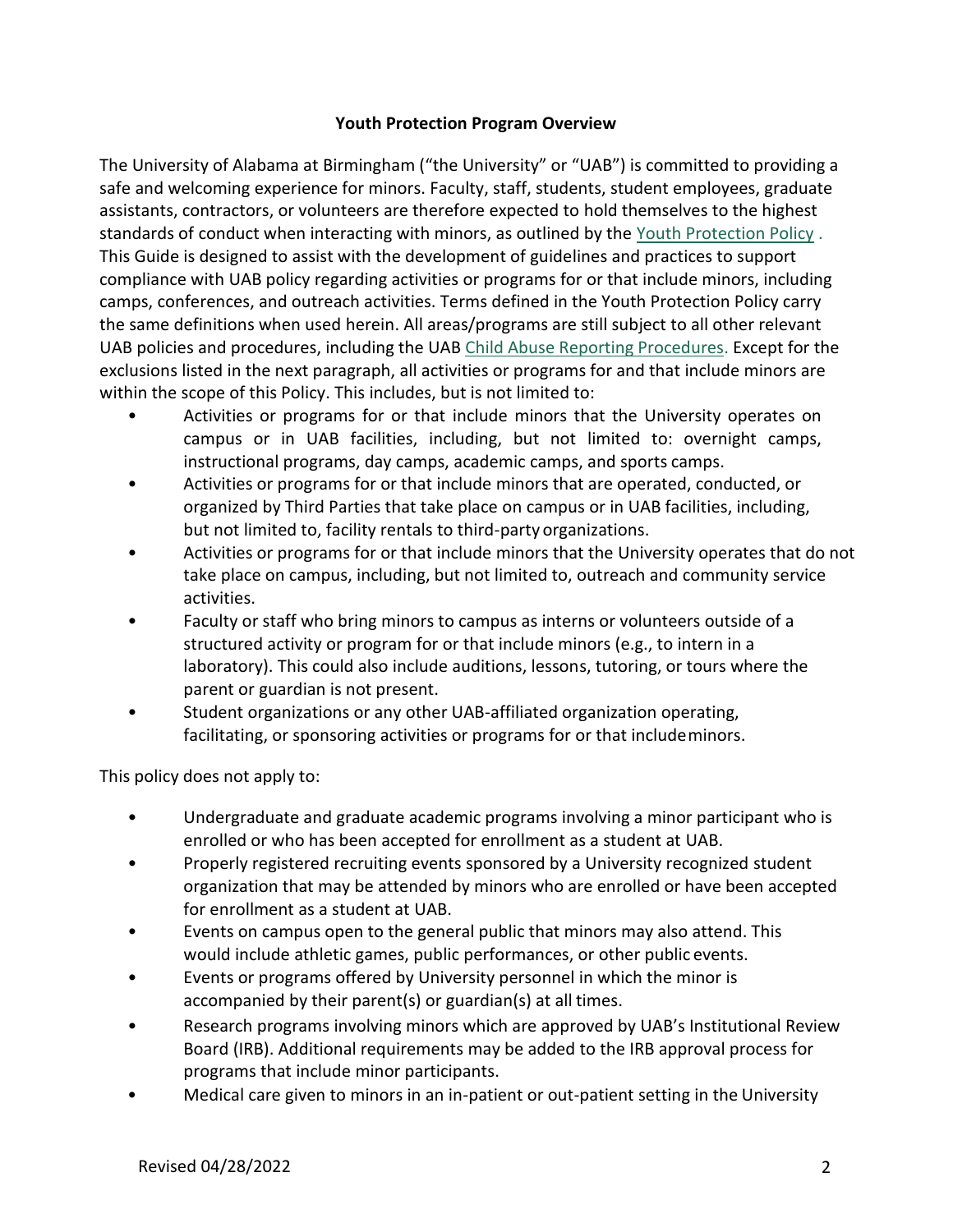Medical Center or other University patient-care setting.

• Normal operations of licensed childcare facilities or programs. These facilities or programs are expected to comply with all applicable laws and regulations and are outside the scope of this policy. However, separate camps or programs sponsored by these facilities could be subject to this policy.

> **All questions, documents, or communications should be directed to:** Office of the Senior VP for Finance and Administration 205-934-5493 [YouthProtect@uab.edu](mailto:YouthProtect@uab.edu)

## **I. Planning Your Program**

There are several components to planning youth programs and activities that must be considered early in the process to ensure a successful event. This section outlines the major topics that should be explored prior to registering the program or registering participants.

## 1. Agenda

The first step in developing the program is to map out the agenda, detailing the activities, locations, and timeframes. Youth participants must be properly supervised at all times from drop-off to pick-up. Ensure that all meals, free time, and transitional times are accounted for and supervision is provided.

## 2. Operating Procedures

It is important to document expectations of how administrative duties will be handled throughout the event and ensure that all program staff have a clear understanding of their responsibilities. Topics to be addressed include:

- **Identification of Program Staff.** How will parents and program participants be able to identify program staff? Will they wear specific clothing or nametags?
- **Procedures for drop-off and pick-up.** How will you ensure that participants are only released to an authorized individual (parent, guardian, or documented designee)? Who will be responsible for managing this process?
- **Safety Communication.** How will you communicate with parents if an emergency occurs? This could include accidents affecting only one or two children or weather issues that require cancellation of activities. Also consider providing an emergency contact name and phone number for parents who may need to contact their child during the event.
- **Behavior Management.** Sometimes children need a little extra encouragement to follow the rules. Who would handle children with behavior issues that need to be dealt with away from the rest of the group? If parents must be called to pick up the child, who would supervise them while they wait?
- **Physical Contact and Communication with Participants.** Operating procedures should also include guidelines that detail the appropriate physical contact and communication by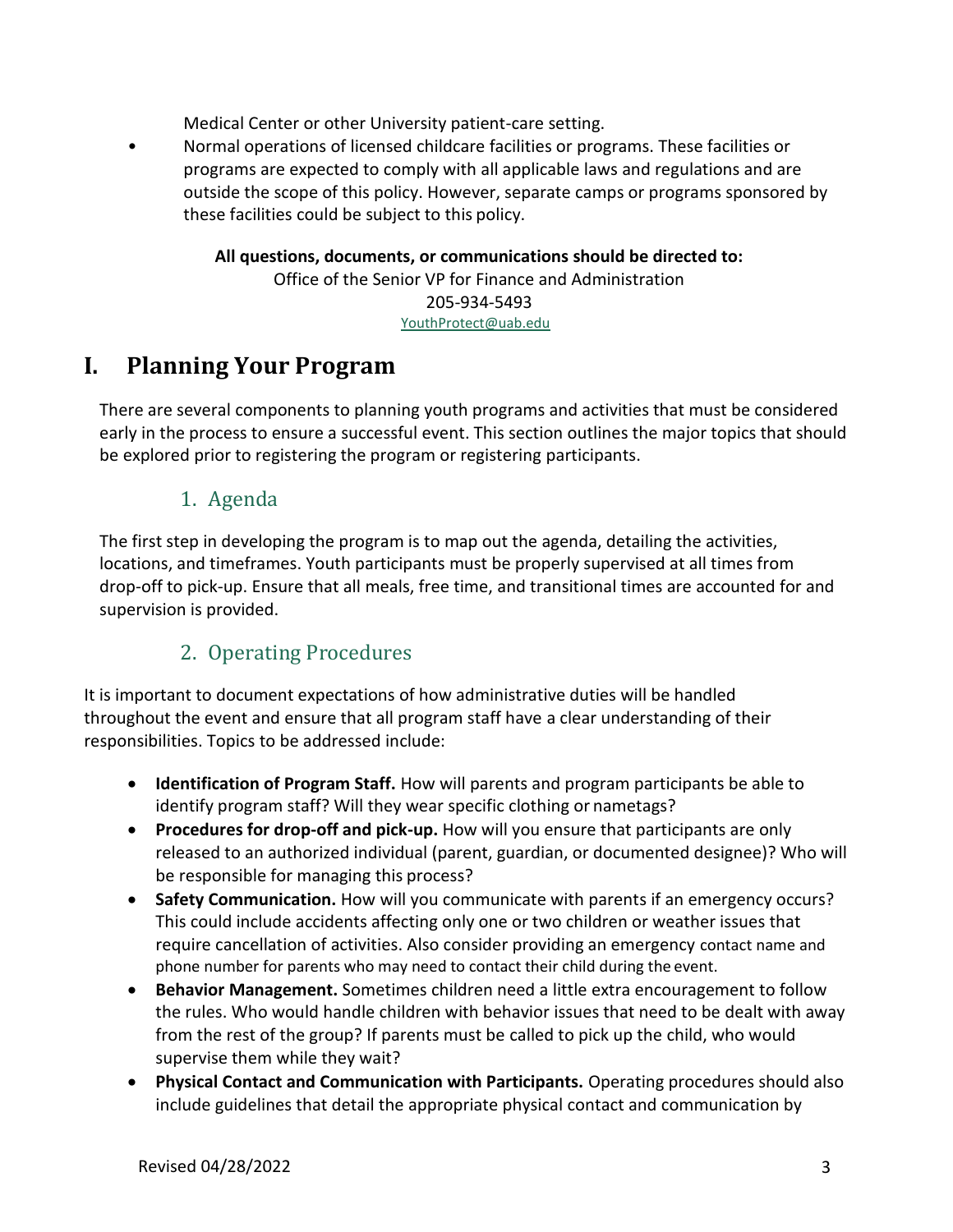Program staff with minors based on the age of the minor and the nature of the program activities. Any behavior or contact between Program Staff and Program Participants that violates approved program activities, established law, UAB's [Child Abuse Reporting Policy](https://www.uab.edu/policies/content/Pages/UAB-AD-POL-0000706.aspx) [and Procedures,](https://dev.uab.edu/childprotection/our-policy) or other relevant UAB policies is prohibited.

### 3. Housing

#### **Accommodations**

For programs that require participants stay overnight, arrangements may be made with [UAB](https://www.uab.edu/students/housing/contact) [Student and Residence Life](https://www.uab.edu/students/housing/contact) to provide accommodations

#### **Questions regarding housing accommodations may be directed to:** Housing and Residential Communities Phone: (205) 996-0400 [studenthousing@uab.edu](mailto:studenthousing@uab.edu)

#### **Overnight Supervision**

Overnight programs present a unique set of challenges that must be managed carefully. Please be aware of the following safety precautions:

- Additional supervision is required for overnight programs. See the Counselor-to-Participant Ratio section of this Guide for acceptable counselor to participant ratios based on the participant age group.
- Program staff should not enter participant rooms alone. If it is necessary to enter a room to check on a participant, two staff members should be present at all times. In emergency situations, when another staff member is not available, the door(s) must remain open at all times.
- Housing and Residential Communities staff are responsible for building operations. They are NOT intended to serve as supervision for youth participants.

### 4. Transportation

Transportation plans, including information regarding the transportation of minors at the beginning and end of the program, to and from the program, and within the program, whether by parents, guardians, Program Staff, or others should be documented. For overnight programs, transportation plans must include parking, drop-off, and/or pick-up information for moving in and out of residence halls. Programs that use University vehicles or drivers must also comply with [the UAB Vehicle Safety](https://www.uab.edu/ehs/images/docs/gen/vehicle_safety.pdf) [Management Program.](https://www.uab.edu/ehs/images/docs/gen/vehicle_safety.pdf)

## 5. Emergency Plans

Emergency plans, including guidelines for weather emergencies and for communicating and responding to UAB Alerts must be documented and provided to all program staff. Emergency plans should be specific to the needs of youth participants. The [Youth Protection Program Safety](https://www.uab.edu/youthprotection/images/documents/pdf/UAB_YPP_Safety_Plan_Template.pdf) [Guidelines](https://www.uab.edu/youthprotection/images/documents/pdf/UAB_YPP_Safety_Plan_Template.pdf) has been developed as a document to be shared internally with staff prior to the start of the program. This template is a starting point that may be customized to cover a wide range of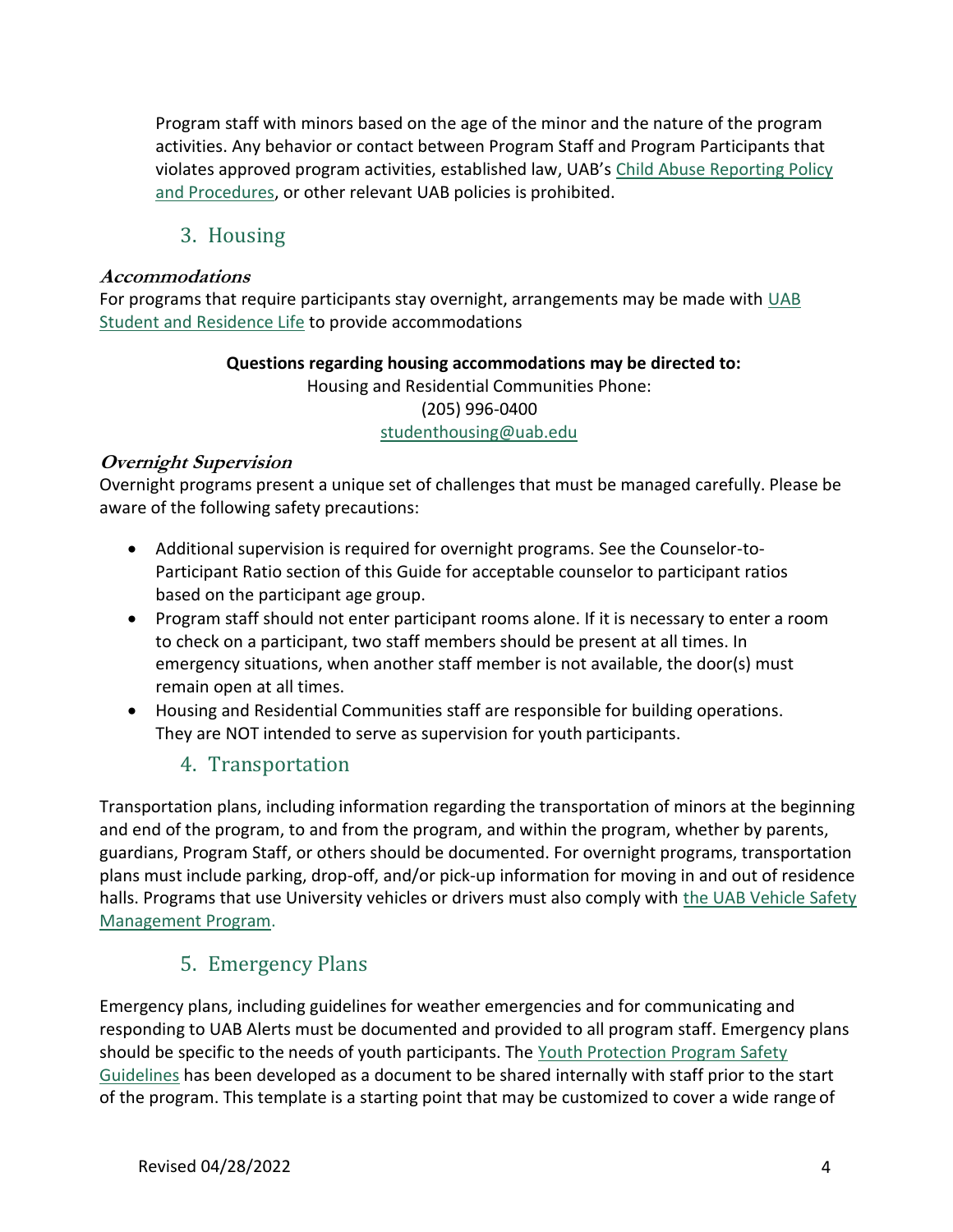#### situations.

Each program or activity must also develop a plan for communicating pertinent emergency procedures to the Parent/Guardian of each program participant. The plan must include procedures for the notification of the minor's parent/legal guardian in case of an emergency, including medical or behavioral problems, natural disasters, or other significant program disruptions. Participants and their parents/guardians must be advised of these procedures in writing prior to program participation. Programs should request parent contact information and keep this information accessible for use in the event of an emergency.

## 6. Waivers

Each program participant and program staff member must complete and submit a [Youth](http://compliance.ua.edu/wp-content/uploads/2017/11/Liability-Release.pdf) Protection Program: Liability Waiver form. Programs managed by external entities should use the Youth Protection Program: Liability Waiver for Third Party Programs form.

## 7. Managing Medical Issues

This section outlines the requirements for collecting and maintaining medical information and the requirements for medication management in all activities or programs included in the UAB Youth Protection Program. For the purposes of this program, medical information can include all information related to health and wellness, and medication includes both prescription and overthe-counter items. Information regarding medical information requirements, security, and medication management procedures should be communicated to the parent or guardian of the youth participant in advance of the program.

#### **Medical Information Management**

Depending on the nature and usage of the information collected, medical information can be covered by a variety of regulations, standards, or best practices. Regardless of the specific standard, medical information is private, individually identifiable information, and should be treated as such. Access to these records should be restricted to the minimum number of people necessary. The records should be stored under lock when not in active use and submitted to Office of the Senior VP for Finance and Administration for record keeping at the end of the program.

Programs of less than four (4) hours duration generally require minimal medical information, but this can vary depending on the program activities. If needed, a program can utilize the Youth Protection – Medical Information Form to collect information. Programs of less than four (4) hours do not handle medication. Programs of more than four (4) hours should collect medical information from participants. Overnight programs are required to have medical information and Medication Management programs as outlined in this Guide.

At a minimum, regardless of the length of time of the activities, each program shall have a plan for responding to accidents and emergency events, including communication to participants and their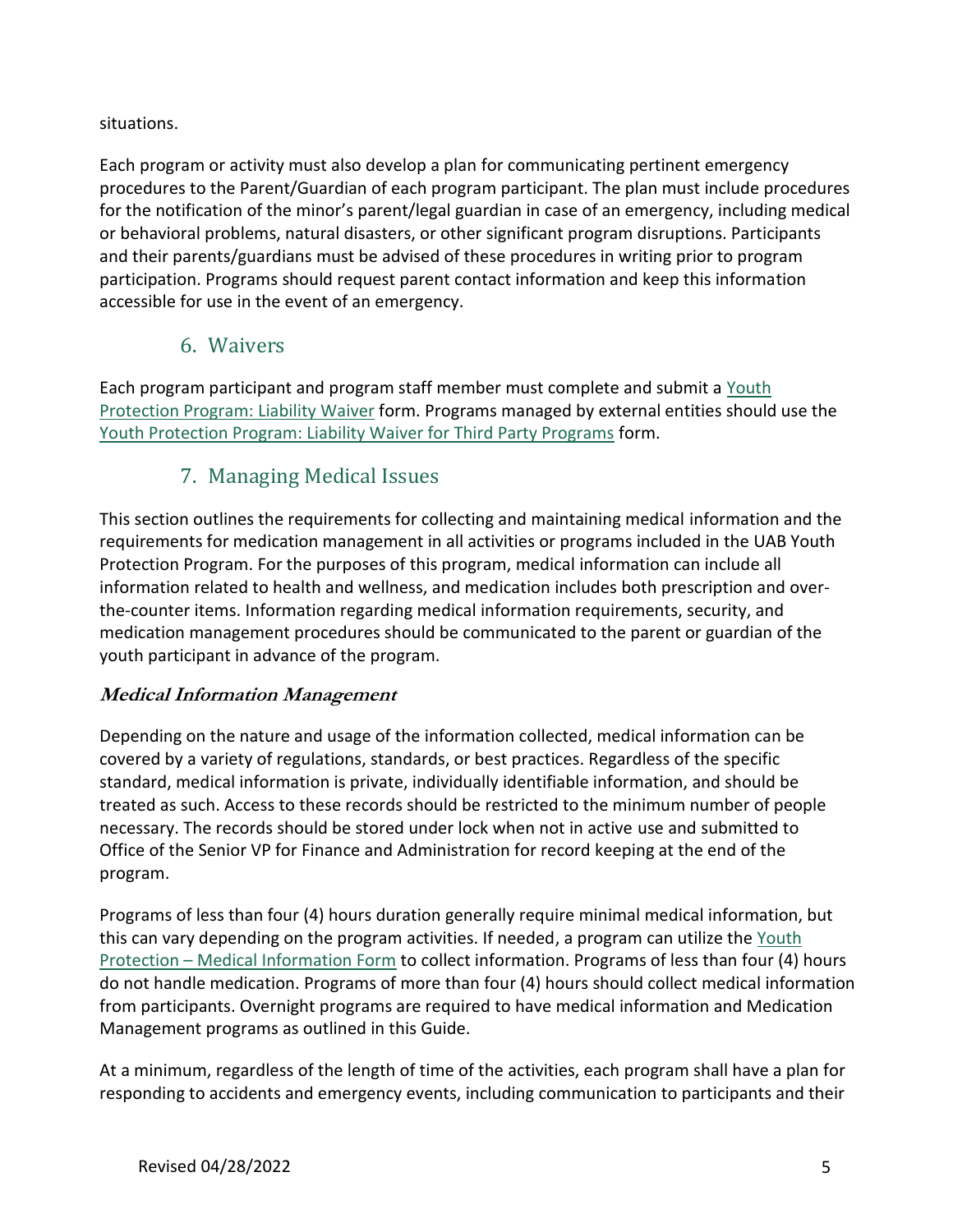parents/guardians. These plans should be submitted to Office of the Senior VP for Finance and Administration with the program registration for review and approval in advance of participant registration. Once approved, each program director shall train their staff on these plans and ensure that they understand both their response and their reporting obligations. Programs should collect insurance information (front and back of medical insurance cards) so that the program can secure medical assistance for a participant should the need arise. These copies should be treated as medical documentation, kept in a secure location with the participant's other medical information, and submitted to Office of the Senior VP for Finance and Administration for maintenance and disposal at the end of the program.

Programs of more than four (4) hours or that involve physical activities may need to collect more detailed information. In this case, the UAB Youth Protection – Medical Information form is provided and should be used. In some cases, a program will need to document the review of more specific information than is collected by the Youth Protection – Medical Information form. If the Youth Protection –Medical Information form will not be used, the program should submit their proposed documentation to Office of the Senior VP for Finance and Administration at registration to allow for review. This review will need to occur prior to participant's registering for the activity.

#### **Medication Management**

In addition to the collection of medical information, programs of more than four (4) hours are expected to have procedures in place to meet the needs of youth participants who need to take medication or provide an equivalent set of procedures Any program of less than four (4) hours can choose not to allow medications as long as this is communicated clearly to the parents. No program, regardless of length, can refuse to allow necessary medications, such as insulin, asthma inhalers, epi-pens, or other related items.

For programs of more than four (4) hours, at least two program staff members should be designated as the contacts for medication management. Both parents and participants must be advised in precamp communications who these staff members are, and that program staff will be taking up all medications during the duration of the program or activity (see Procedures). The only exceptions will be for inhalers, epi-pens, and other such rescue medication that should remain with the participant at all times. Contact Office of the Senior VP for Finance and Administration if assistance is needed with coordinating training for handling these medications. Youth Protection Medication Management Forms authorizing use of both prescription and overthe-counter medication should be submitted by the participant's parent/guardian in advance of the program.

#### *Procedures*

Parents should place all over-the-counter and prescription medications for each youth participant in one plastic bag with their first and last name and date of birth written on the outside of the bag. As part of the drop-off check-in, all youth participants will be asked if they have any prescription or over-the-counter medications. If so, the medications should be submitted to the designated staff member(s). If youth participants do not have their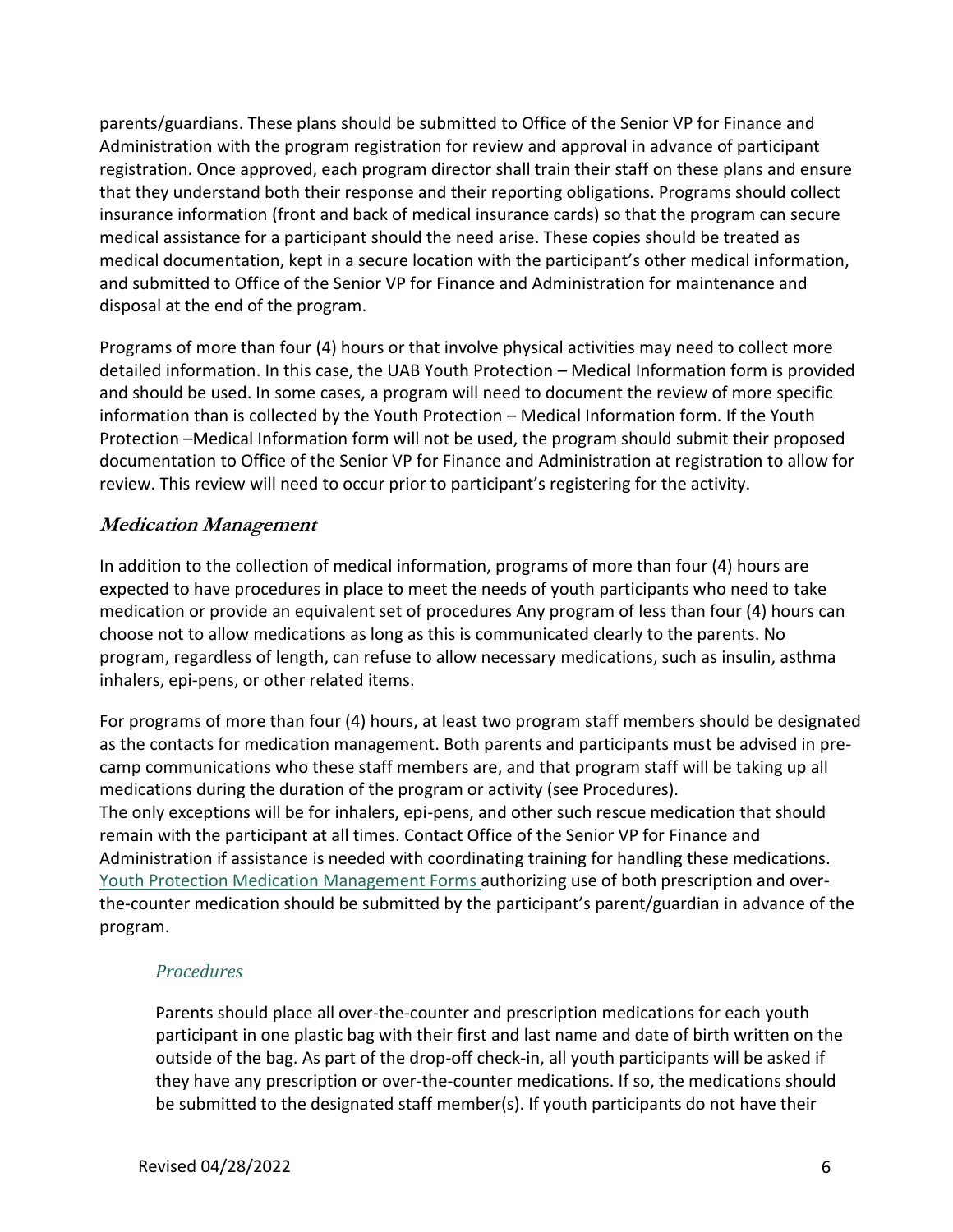medications in a bag, a bag will be made available. When the participant comes to the medication turn-in table, the staff will review the medication information previously submitted on the program registration and ensure it matches the turned in medications. If something in the previously submitted information has changed (new medications, altered dosage, etc.), a new form must be submitted at check-in. The designated staff member will ensure the participant's medication bag has their name and date of birth on the outside and will add the room number and camp name on the outside. The bag should be maintained in a lock box for the duration of the program. The designated staff member should transport the lock box with them as needed and store it when not in use. Rooms used for storage, including dorm rooms, must be locked at all time when the staff member leaves the room to maintain the security of the medications.

Staff will hold the participant's medication bags and provide the medications to the participant as they need them. Because staff members for programs and activities subject to the Youth Protection Program are not licensed to prescribe or administer medications, they will only hold these medication bags and provide the bags to the youth participants when they need to take a medication. At no time will a staff member handle a bottle or the contents of the individual's medication directly; nor will any staff member provide guidance on how the medication should be taken. If the participant is unsure of the medication to take or correct dosage, someone on the program staff will contact their parent or guardian for clarification.

Program staff should review their participant's medication information to be familiar with when medications are needed. **It is the participant's responsibility to contact staff for their medications, but staff should still be aware of when youth participants need the medications to remind them as needed.**

When a participant needs to take a medication, the designated staff member will give that participant's medication bag to the participant. **Ensure that the information given by the participant and the information on the medication bag match by asking the participant to provide their full name and date of birth; double check to make sure you do not give a participant another participant's medication bag. At no time will the staff handle the medication directly. The staff will never give any guidance on what medication to take or dosages.** If the participant is unsure of what medication to take, the staff will notify the Program Coordinator and someone will call the parent or guardian, if needed, to clarify medication requirements for the participant.

Any time a participant is given access to their medication (only given by a designated staff member), ensure this is recorded on a Medication Administration Record (MAR). Prescription items should be taken according to physician instructions. Over-the- counter (OTC) medications should be taken according to the manufacturer's directions. While it is not usually necessary to follow up on prescription items, OTC may require some follow up. Depending on the need that precipitated the OTC medication, that leadership team member may check on the participant after one hour to see if the medication has alleviated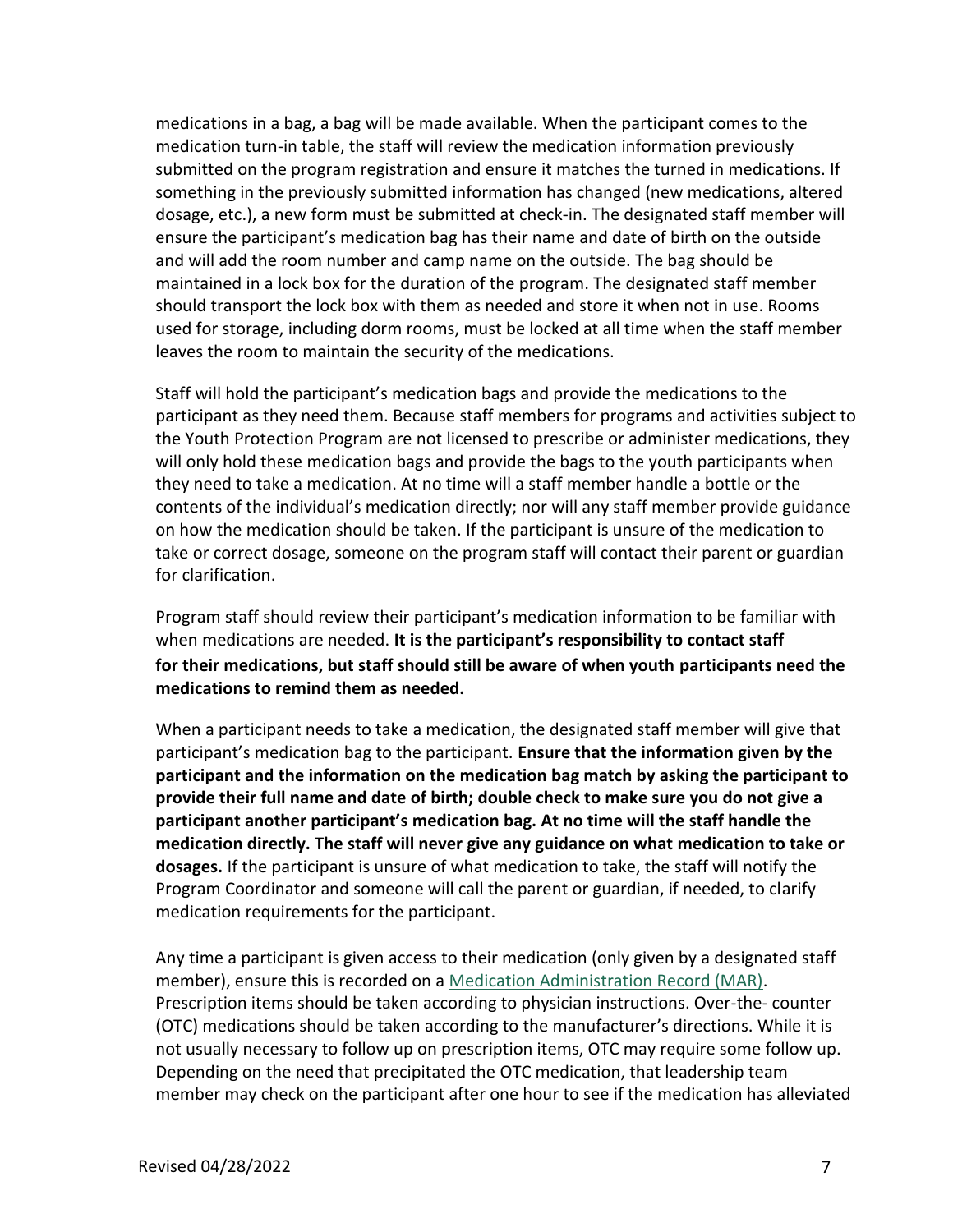the symptoms: if this is done, follow up information is recorded on the MAR. If the participant's condition has not improved or has worsened, notify the Program Coordinator to determine the next actions to be taken and contact the participant's parents. All designated staff members will keep their MAR forms for the duration of the program and then turn in to the Program Coordinator at the end of the program. The Program Coordinator will turn in all MAR's to Office of the Senior VP for Finance and Administration.

All medications and medication bags will be returned to the participant's parent/guardian when the program is over.

#### **Seeking Medical Care**

**If it appears that a participant requires medical care, the parent/guardian should be contacted immediately.** Program staff should accompany any participant who seeks medical attention who is without their parent or guardian.

Emergency Situations involving minors should be directed to call ambulance and direct to:

**Children's of Alabama**  Emergency Room 1601 5<sup>th</sup> Avenue South 205-638-9100

#### *Non-Emergency and After-Hours Urgent Care*

If non-emergency medical care is needed, participants should be transported to the nearest urgent care. If it is an emergency, please call 205-934-4434 (on-campus) or 911 (off-campus) for an ambulance.

There are several urgent care clinics near campus that may be used for treatment of illnesses or injuries that do not warrant an emergency room visit. The options below are provided as a reference.

- UAB Medicine Urgent Care, 205-801-5251, 125 20<sup>th</sup> Street South, Birmingham, AL Monday-Friday: 7 a.m. – 7 p.m. Saturday: 8:00 a.m. – 3:00 p.m. Sunday – 1:00 p.m. – 5:00 p.m. [UAB Medicine Urgent Care](https://uabmedicine.org/locations/uab-medicine-urgent-care)
- American Family Care, 205-708-3540, 200 Montgomery Highway, Vestavia, AL Sunday – Sunday 8:00 a.m. – 6:00 p.m. <https://www.afcurgentcare.com/vestavia/>

## 8. Accommodating Special Needs

The Americans with Disabilities Act (ADA) requires that youth programs provide reasonable modifications of their policies, practices, and procedures when necessary to enable participants with disabilities to participate fully, unless the program can demonstrate that the necessary modifications would fundamentally alter the nature of the services and activities offered by the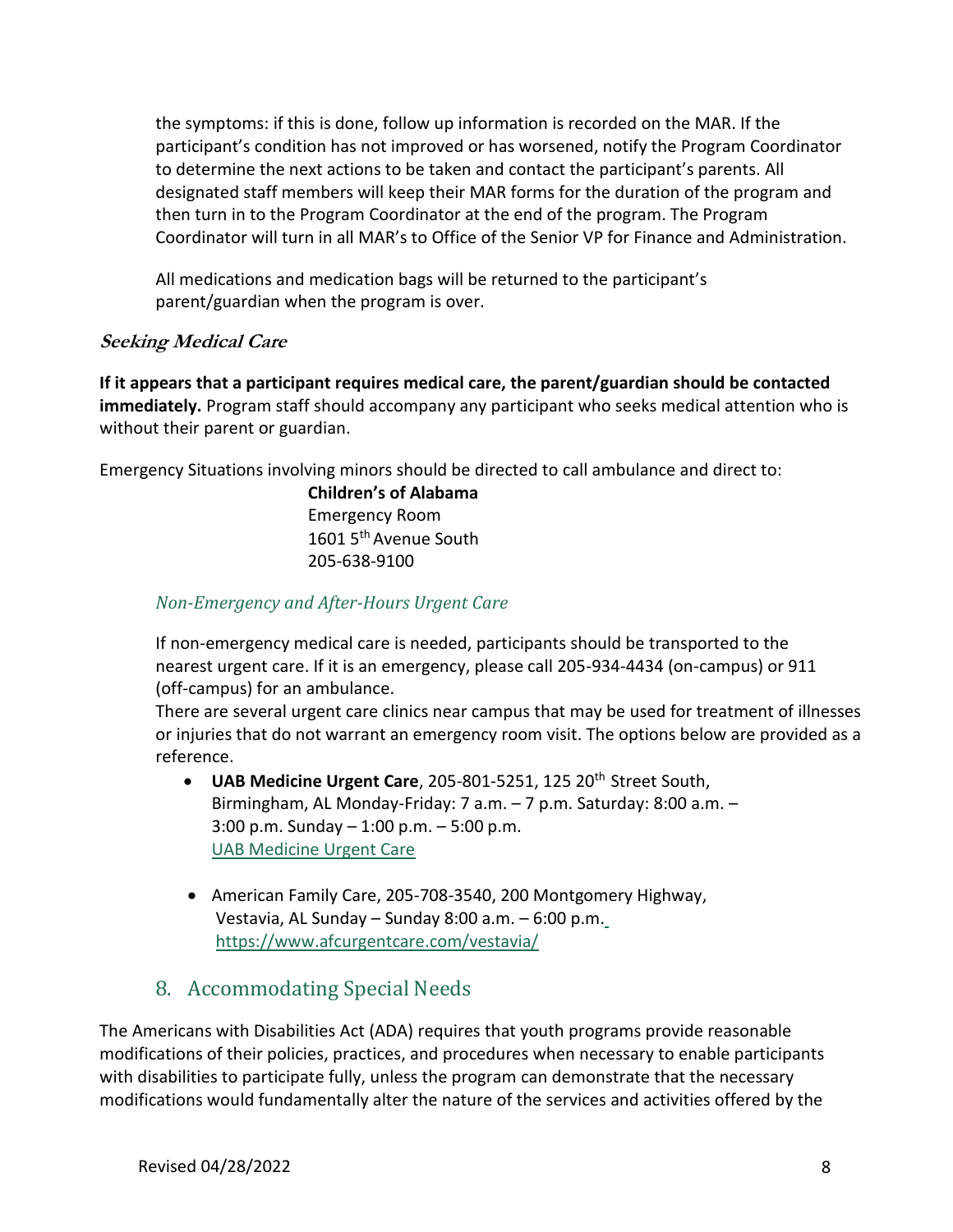program. Reasonable accommodations could include, but are not limited to, ground floor housing assignments for individuals with mobility impairments, sign language interpreters for the deaf, special meals for individuals with food allergies, or more frequent breaks for individuals with physical disabilities. The necessary arrangements must be determined on a case-by-case basis through collaborative communication with the participant's parent/guardian, the program director, medical professionals and other campus partners.

Participants could be responsible for fees associated with these accommodations, depending on the agreed upon arrangements.

In order to facilitate and document the interactive process required by ADA, the Office of the Senior VP for Finance and Administration will be the central contact for making arrangements for all accommodations for participants in UAB operated programs. That office will also coordinate accommodations related to facilities or services provided by UAB for programs operated by external entities. Accommodations related to activities managed by external entities will remain the responsibility of the external entity, but the Office of the SVP for Finance and Administration may be consulted for assistance.

Youth Protection – Medical Information Forms should be collected in advance of the program and those who indicate that an accommodation is needed should be immediately forwarded to the program director to review and work with the specific University entity for the necessary accommodations.

### 9. Information for External Entities

There are special considerations for programs owned or operated by external entities (third parties) but hosted in UAB facilities. These entities are subject to UAB's policies including the [Youth Protection Policy, t](https://www.uab.edu/childprotection/)h[e Child Abuse Reporting Policy and Procedures](https://www.uab.edu/policies/content/Pages/UAB-AD-POL-0000706.aspx) and the [Facilities](https://www.uab.edu/ovpfinad/student-sponsored-event) [and](https://uafacilities.ua.edu/grounds-use-permit/) [Grounds Use Policy.](https://uafacilities.ua.edu/grounds-use-permit/) A UAB faculty or staff member must be designated as the coordinator for any third-party youth activities or programs. Examples of external entities might include 4- H, coachowned LLCs, American Legion, etc.

#### **Insurance**

Third-party entities must provide an insurance certificate which details the coverage for the program.

#### **Background Checks**

The process for obtaining background checks for employees and volunteers associated with youth programs operated by external entities differs from the process for UAB programs. Background checks must be completed on all program staff and a Background Checks Certification Statement must be completed for all registered programs.

#### **Disclaimer**

The following statement should be included in all program related brochures, websites, advertising materials, etc.

"(Camp Name) is solely operated by (Legal Name of Entity), which is not affiliated with The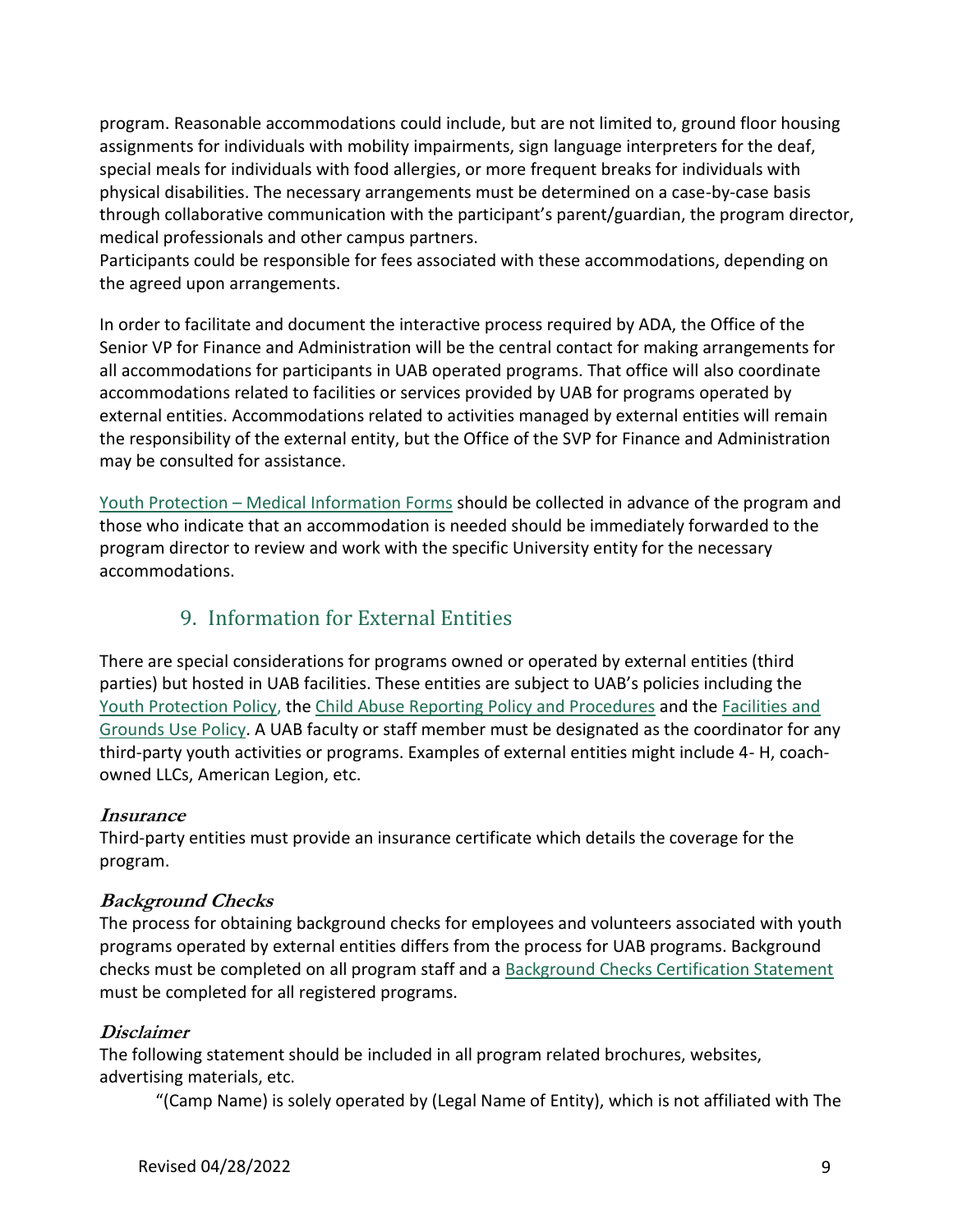Board of Trustees of The University of Alabama at Birmingham or The University of Alabama at Birmingham."

#### **Third-Party Entities/LLCs Owned by University Employees**

University employees who have ownership of third-party entities/LLCs which operate youth programs on the UAB campus, should take steps to ensure that they are keeping their external business interests separate from their work at UAB. Work associated with the third- party entity/LLC should be conducted outside of their UAB-paid workday. University employees who work as staff at events sponsored by external entities should take leave for the duration of the program.

Per the [UAB Code of Ethical Conduct,](https://www.uab.edu/compliance/images/Code_of_Conduct_Effective_2011-Oct-1.pdf) University property, equipment, finances, materials, electronic and other systems, and other resources *may only be used for University purposes or accepted incidental purposes as explained in other relevant UAB policies.* In other words, UAB resources must be used for UAB business purposes and not for personal or third-party/LLC gain.

### 10. Parent Communication

Communication and parent information packages must address the following:

- Detailed agenda
- Procedures for managing any medications that may be needed by the participant during the program or activity
- Personnel identification to be worn by Program Staff
- Drop-off and pick-up procedures
- Curfews (if overnight)
- Code of conduct for participants
- Prohibitions on the use of alcohol, tobacco, and non-prescribed drugs
- Appropriate supervision, which, among other things, includes proper supervisor-toparticipant ratios
- Program contact information for parent use
- If internet access is provided to the participants, parents should be notified that there are no restrictions placed on the content.

A [parent handbook template](https://www.uab.edu/youthprotection/images/documents/pdf/UAB_YPP_Parent-Handbook.pdf) has been developed to assist programs in developing a single communication piece that may be distributed to parents. The template must be customized to reflect the details for the program.

## 11. Marketing Materials

The [Branding and Licensing Approval Form](https://uab.co1.qualtrics.com/jfe/form/SV_9BmBHxKFz6l0r1b?Q_JFE=qdg) is mandatory for all marketing and advertising materials associated with UAB-sponsored programs. This includes but is not limited to print advertising, flyers, brochures and other collateral materials, giveaway items, invitations, digital ads and graphics, radio and television ads, outdoor advertisements such as billboards, magazines, and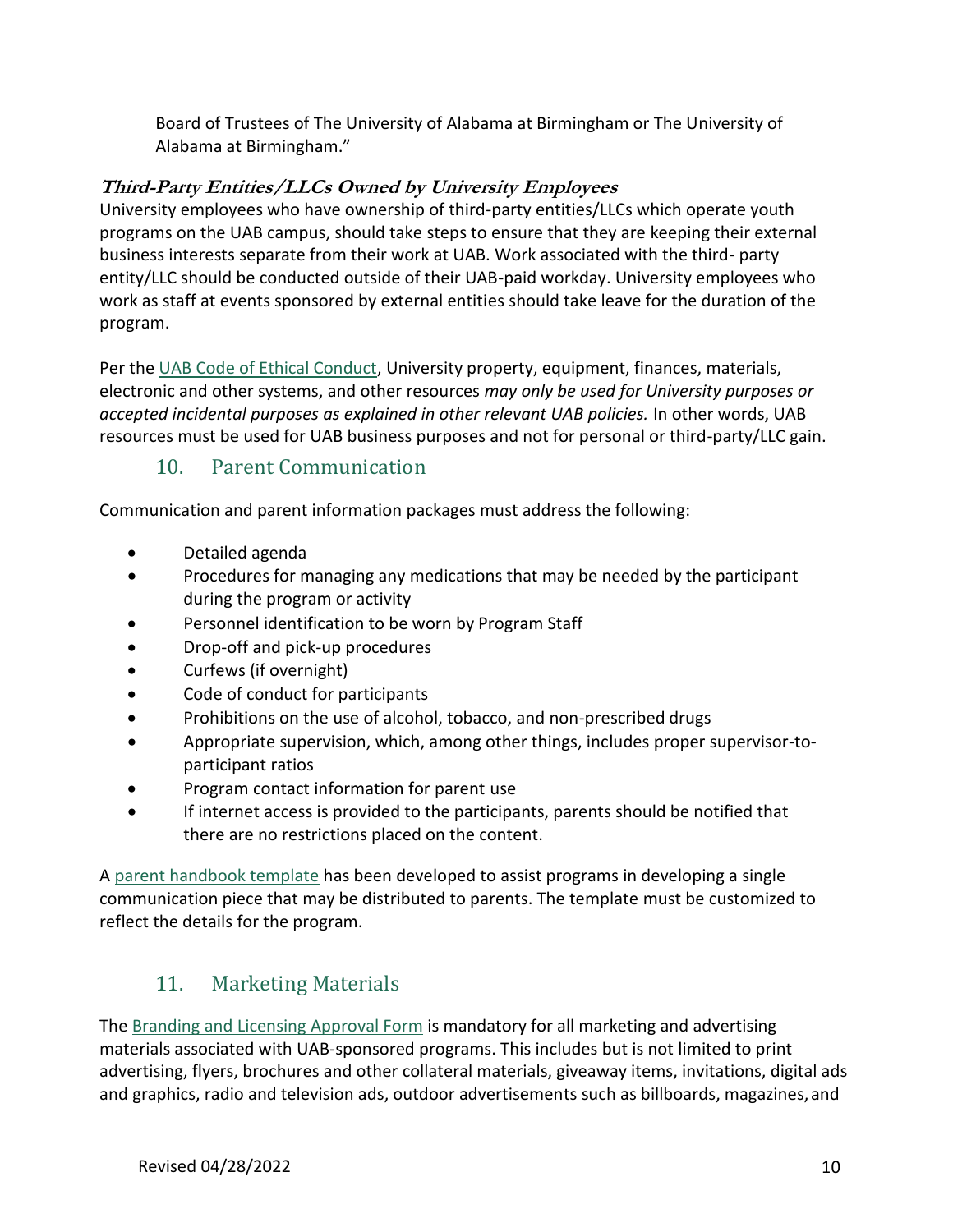other promotional materials. All materials must be submitted for review prior to purchase or placement. For questions, please email Barbara Silor, Brand Manager at [bsilor@uab.edu.](mailto:bsilor@uab.edu)

#### **Children's Online Privacy**

The Children's Online Privacy Protection Act (COPPA) was originally enacted in 1998 as a way of protecting kids online. Updated in 2013, COPPA makes it illegal for commercial websites to collect identifying information about kids under the age of 13 without verifiable parental consent. The University of Alabama at Birmingham complies with the requirements of COPPA. Certain University sponsored events including summer youth programs, camps, tours and similar activities may include participants under the age of 13. University events or other activities which specifically exclude the participation of children under the age of 13 or, those where the participants' information collection is not done online, are not required to comply with COPPA. In all cases, however, the events managers and website operators should be familiar with the law's requirements.

Please visit the [COPPA Compliance](http://coppa.org/) webpage for more details or email [youthprotect@uab.edu](mailto:youthprotect@uab.edu) with questions or concerns.

## 12. Lab Safety Training

Minors performing activities in laboratories and/or around research animals may have additional documentation, training requirements or restrictions imposed, depending on the specific nature of the hazards in the area. It is the responsibility of the laboratory supervisor to coordinate all necessary training.

## **II. Registration and Approval**

University departments sponsoring activities or programs for or including minors must maintain an up-to-date listing of those programs. Such lists should include each program's dates, times, locations, attendance (including age range and number of participants), and the contact information for the Program Director. All activities or programs for or involving minors must be [registered](https://apps.ideal-logic.com/uabyouth) and final approval received before program activities begin. Registration for ongoing and pre-established activities or programs for or involving minors must be completed annually prior to the beginning of UAB's academic year. Registration for other activities or programs for or involving minors should be completed no less than eight weeks in advance when possible but must be completed and approved *before* an activity or program for or involving minors begins.

Required documentation to initiate the registration and approval process includes:

- [Registration Form](https://apps.ideal-logic.com/uabyouth) Completed
- For third-party programs, an insurance certificate will be required.
- A copy of all previously mentioned guidelines and communication plans (see sectionII).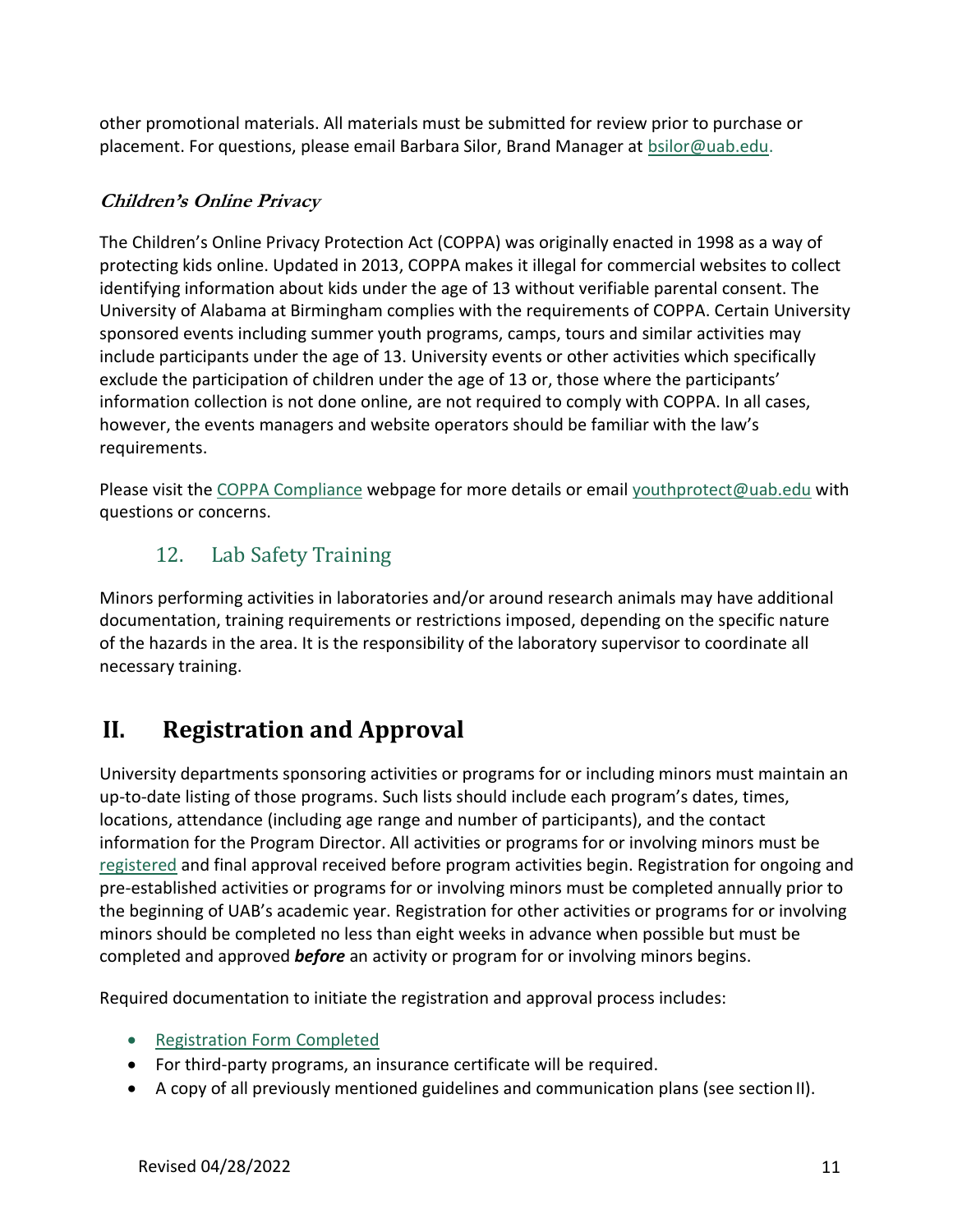Once the event registration form has been received, the program director will be prompted to provide a completed [Staff Registration Form.](https://www.uab.edu/youthprotection/staff-registration-form) This will be completed for each individual staff member. Training completions and background checks will be verified to ensure compliance.

All documents will be reviewed by appropriate UAB departments as needed. Reviews will be accomplished via an electronic routing process to maximize efficiency. Final approvals will be provided to the UAB Program Sponsor via email.

## **III. Program Staff**

All program staff that is responsible for children under the age of 18 must complete training and background checks to be cleared to work with youth participants. Program staff may include faculty, staff, students, or volunteers regardless of whether they are paid for the services that they provide to the program.

Once the registration form is submitted, the program director will be prompted to submit a completed [Staff Registration Form.](https://www.uab.edu/youthprotection/staff-registration-form) This form will be completed on each individual staff member. The following pieces of information are required for the staff vetting process: full legal name, email address, phone number, date of birth, and University affiliation.

The staff list will be evaluated to determine the status of each staff member. If the program staff member has not completed training and a background check in the 12 months preceding the start date of the program, they will receive an email from [youthprotect@uab.edu](mailto:youthprotect@uab.edu) that contains links for them to access their training and authorize their background check.

Program staff who fail to complete the training and background check prior to the start of the program, and those who are declined based on their background checks will not be approved to work.

## 1. Training Requirements

All program staff must complete training on the following topics:

- Protection of Child Training
- Protection of Children Policy acknowledgement

Training for youth program staff is delivered through UAB's Learning Management System (LMS). Upon completion, program staff may download a copy of the training documents for future reference.

## 2. Background and Social Media Checks for UAB sponsored programs

All program staff must pass a federal, state, sex offender, and social media background check. The Youth Protection Program uses the same vendor for background checks as Human Resources, but the level of information requested is not the same.

College and unit activities or programs for and involving minors can require background checks on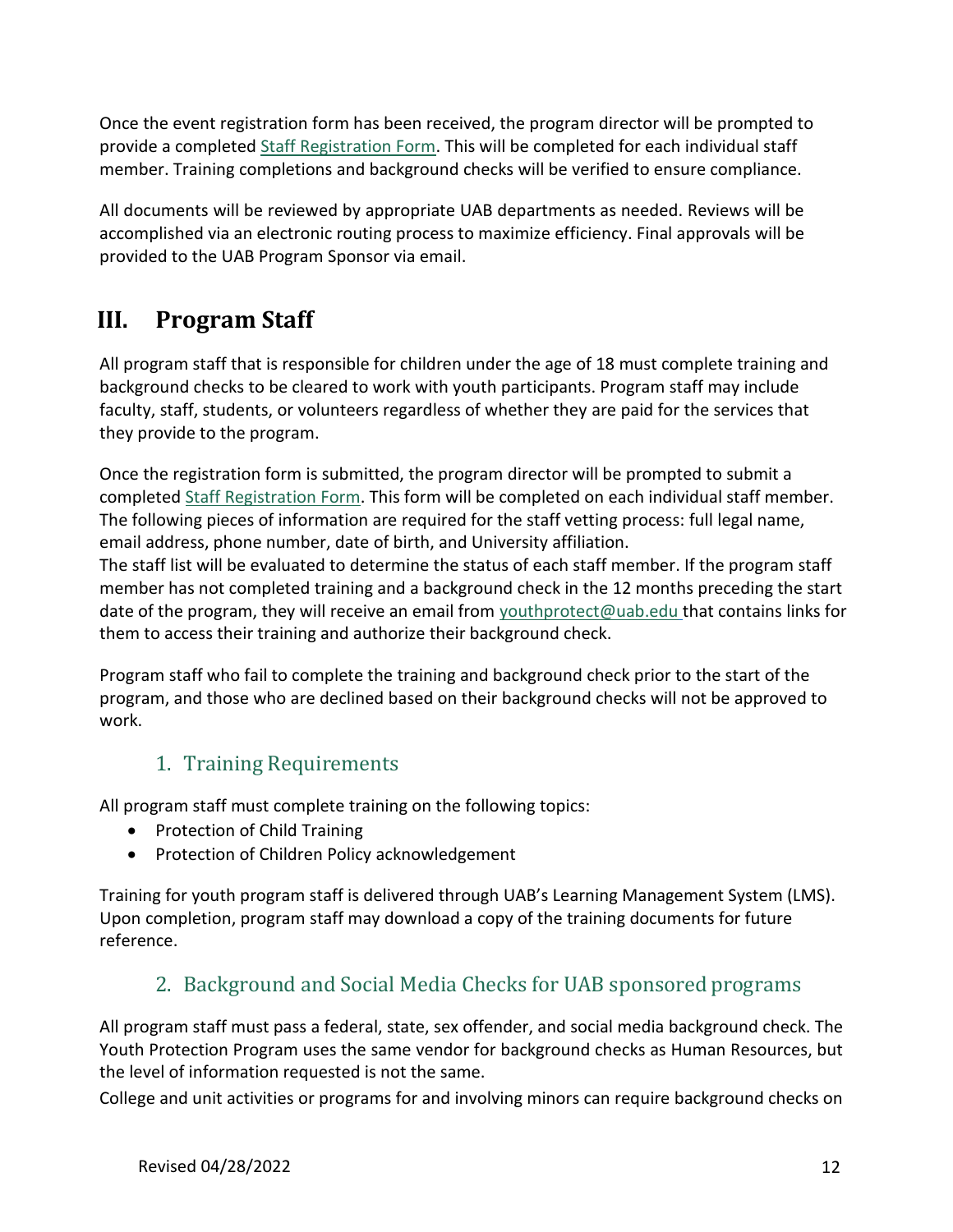broader categories of individuals than those who are likely to have responsibility for the care, custody, or control of a minor as part of an activity or program, provided there is a business justification, that checks are made consistently across specific positions and that the process and the results of individual background checks have been approved. Units must perform background checks on broader categories of individuals if required by law.

- A background check must be completed every year to remain eligible to work in activities or programs for and including minors.
- School, department and staff activities or programs for and including minors must perform background checks on applicable individuals more frequently if required bylaw.
- Records must be kept consistent with the unit's record keeping and UAB's records retention schedule.

Criminal convictions, deferred adjudications and/or sex offender background checks that return any offense could *potentially* disqualify a person from being employed by or assigned to a program or activity involving minors. Social media findings will also be considered in the review of potential staff members. Any areas of concern will be forwarded to the appropriate University officials for review. In the event that UAB officials restrict a person from working with minors, this restriction will be communicated to the UAB Program Contact.

Convictions in the following categories or categories that are similar in nature to the following may disqualify a potential staff member from working in a youth program:

- Felony
	- o Murder
	- o Child abuse or neglect
	- o Crimes against children, including child pornography
	- o Spousal abuse
	- o Crimes involving rape or sexual assault
	- o Kidnapping
	- o Arson
	- o Physical assault or battery
	- o Drug-related offenses committed during the preceding 5 years.
- Misdemeanor (Committed as an adult against a child)
	- o Child abuse
	- o Child endangerment
	- o Sexual assault
	- o Child pornography

Conviction of criminal offenses relating to the abuse, exploitation, or neglect of an elder, an individual with disabilities, or animals will also be considered.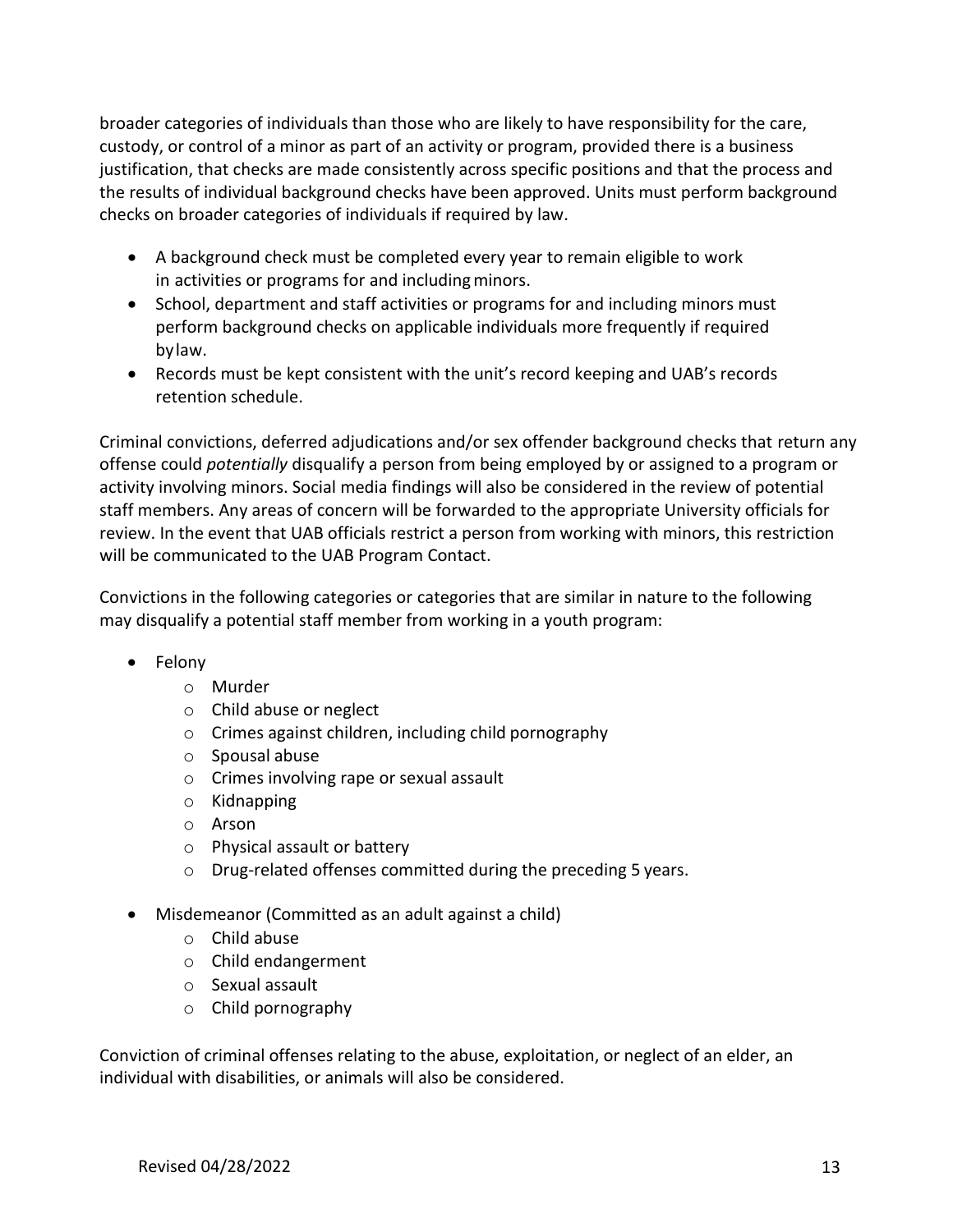Social Media Checks will look at content matched to candidates and will be reviewed and flagged ONLY for the following:

- o Potentially Unlawful Activity
- o Potentially Violent Behavior
- o Potential Expressions of Racism and/or Demonstrations of Intolerance
- o Sexually Explicit Material

#### **Background Checks for External Programs**

All youth programs owned or operated by external entities that are required to be registered in accordance with the Youth Protection Policy must provide a completed Background [Certification](http://compliance.ua.edu/wp-content/uploads/2018/12/Background-Certification-Statement.pdf) [Statement](http://compliance.ua.edu/wp-content/uploads/2018/12/Background-Certification-Statement.pdf) certifying that all of the User's Event/Program staff (including all employees and volunteers) have been subject to and passed appropriate background checks as outlined herein, including social media checks, within the last twelve months. Only Event/Program staff certified as passing background checks, including social media checks, within the last twelve months will be allowed to participate in the program. Programs shall not knowingly permit any staff to participate in program activities if the employee or volunteer does not pass the background check. Programs that fail to comply with the Youth Protection Policy and these background check requirements will be subject to suspension or termination of operations.

External programs may choose from the following options for conducting background checks:

- 1. The external entity may conduct background checks through a vendor of their choice, at their own expense, as long as they provide written certification that all staff have been checked AND as long as the checks conducted meet University standards.
- 2. The external entity may choose to partner with UAB's background check provider. The external entity will pay for background checks conducted through the chosen vendor and the external entity will be responsible for managing the process and evaluating the results.

Each criminal background check must include the following minimum requirements and parameters:

- 1. Criminal Search
	- a. 10-year felony and misdemeanor search based on all jurisdictions provided on application and social security number trace.
	- b. Hands on county criminal search or direct access to county court terminals that are updated daily are utilized.
	- c. Statewide searches conducted in the following areas: Alaska, Alabama, Arizona, Colorado, Connecticut, District of Columbia, Florida, Hawaii, Iowa, Idaho, Kansas, Kentucky, Maryland, Michigan, Missouri, New Mexico, New York (when applicable),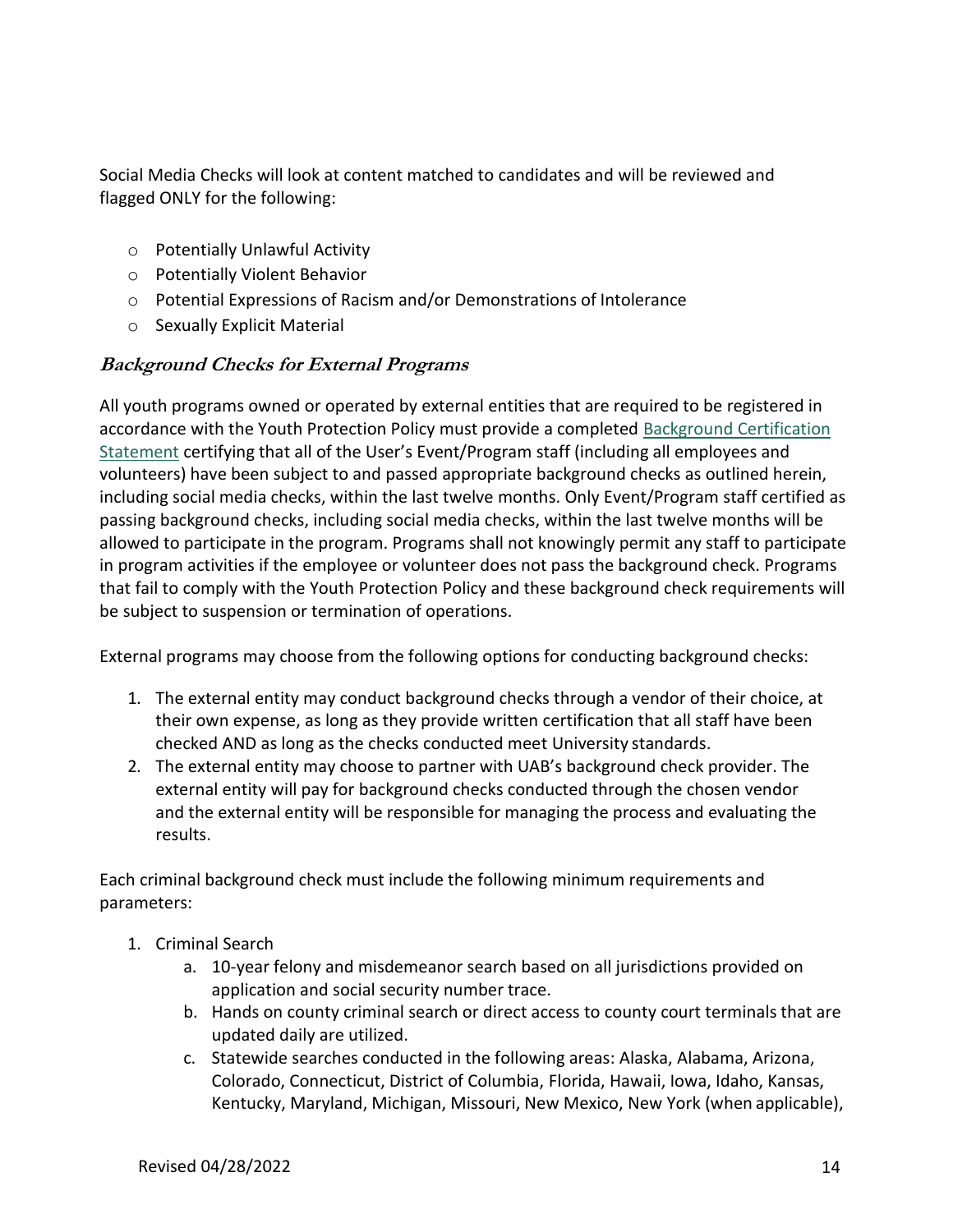North Carolina, North Dakota, Oklahoma, Rhode Island, South Carolina, and Wisconsin

- d. Federal criminal search conducted on a nationwide basis in all United States District Courts.
- e. All maiden names and AKAs are included in the search.
- 2. Social security number traced through multiple sources to include the three credit bureaus.
- 3. National DB Offender Scan: The scope is a multi-jurisdictional search consisting of court records, incarceration records, prison/inmate records, probation/parole/release information, arrest data, wants and warrants, 50 state Sex Offender Registry search, and the USA Patriot Act Search (U.S. and foreign sanctions and watch lists as provided by states, U.S. and foreign government, and international organizations). Any hits are verified at the court of original jurisdiction.
- 4. Social media search conducted through approved vendors, which can be contacted through the registration software when a program is registering.

### 3. Counselor-to-Participant Ratios

Counselor to participant ratios should conform to the ratios listed below. Programs or activities involving minors with a small (less than 5) number of participants should have a minimum of two individuals responsible for oversight. In large groups of participants, programs may need to provide additional staff for the oversight of youth participants, depending on the intended activities. Regardless of the number of participants, at least 80% of the counselors must be age 18 or older.

At no time should a participant or group of participants be left alone or without the appropriate number of program staff. The following supervision ratios should be maintained at all times while the participants are in the care, control, or custody of program staff. This includes but is not limited to:

- Periods when participants are given "free" or "rest" time.
- Overnight when participants are housed in UAB residence halls or hotels without being accompanied by their parents. There should be sufficient staff on each floor to maintain the appropriate ratio for the age of the participants.
- Travel to and from meals and activities.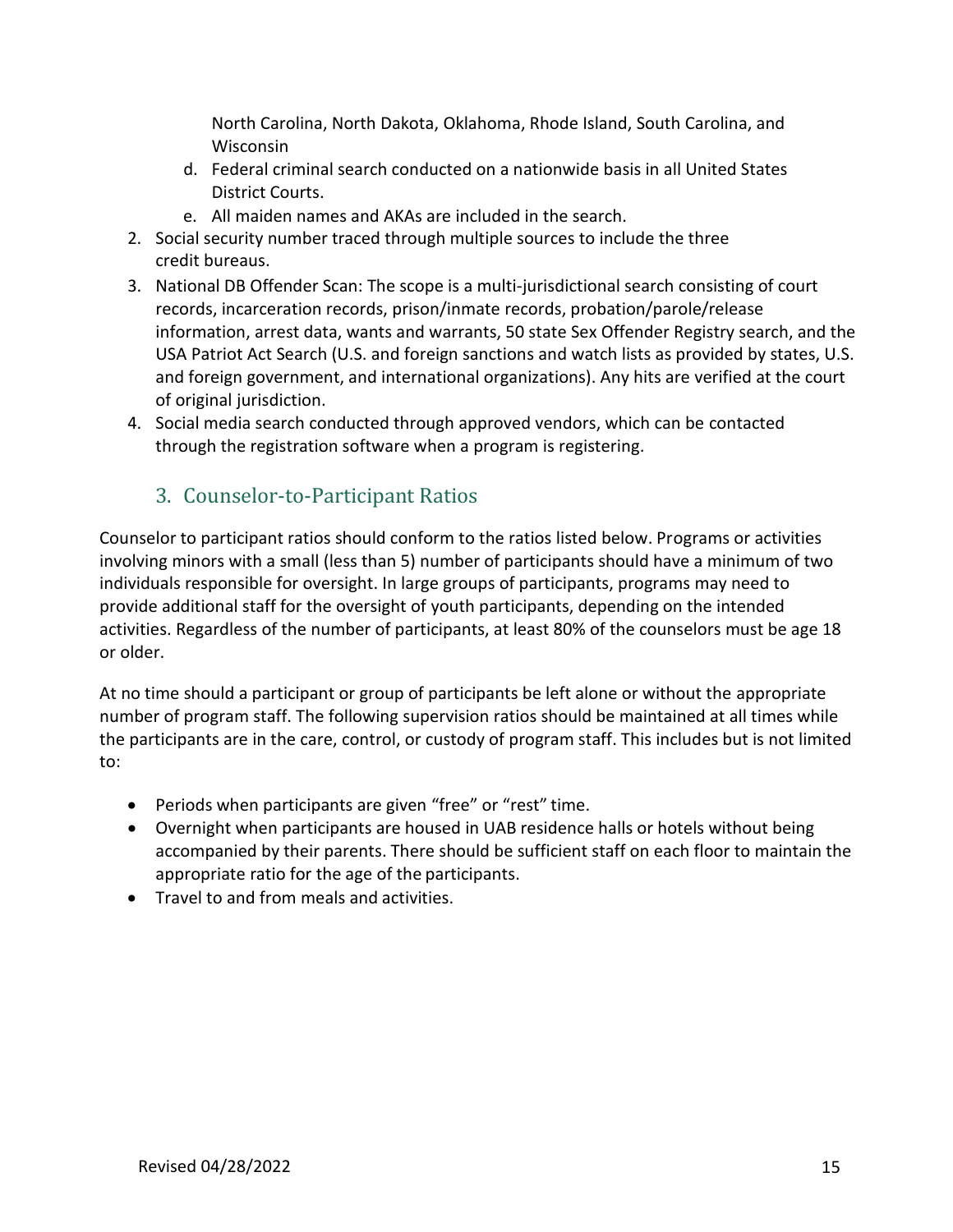| Youth<br><b>Participants</b> | <b>Ratio of Program Staff: Overnight</b><br><b>Youth Participants</b> | Ratio of Program Staff: Day-only<br><b>Youth Participants</b>     |
|------------------------------|-----------------------------------------------------------------------|-------------------------------------------------------------------|
| 5 years and<br>younger       | 1 staff for every 5 participants plus<br>one additional staff. *      | 1 staff for every 6 participants plus<br>one additional staff. *  |
| 6-8 years                    | 1 staff for every 6 participants plus<br>one additional staff. *      | 1 staff for every 8 participants plus<br>one additional staff. *  |
| $9-14$ years                 | 1 staff for every 8 participants plus<br>one additional staff. *      | 1 staff for every 10 participants plus<br>one additional staff. * |
|                              |                                                                       |                                                                   |
| 15-18 years                  | 1 staff for every 10 participants plus<br>one additional staff. *     | 1 staff for every 12 participants plus<br>one additional staff.*  |

\*see paragraph below for additional explanatory information

All program staff ratios should conform to the above guidelines from the American Camps Association, plus 1 additional staff member, meaning that programs should maintain one additional staff number over the number required by the above listed ratios. If the calculation results in a fractional number, always round up to the nearest whole number.

If participants from multiple age groups are combined in a single group, the ratio for the youngest participant in the group should be applied.

#### **Examples:**

a.) A camp with 5 participants that are 10 years old would require 2 staff members at all times.

b.) A camp with 50 participants that are 10 years old would require 6 staff members (1:10 ratio means 5:50 so 5 staffers plus one additional for a total of 6 staff members).

c.) An overnight camp with 1000 participants that are to years old would require 101 staff members (1:10 ratio means 100:1000 so 100 staffers plus one additional for a total of 101 staff members).

For assistance with determining the appropriate numbers of Program Staff or questions regarding staffing requirements, contact Compliance, Ethics, and Regulatory Affairs.

#### 4. One-on-One Interactions

One-on-one interactions may take place only in open, well-illuminated spaces or rooms where they are observable and interruptible by other adults from the activity or program.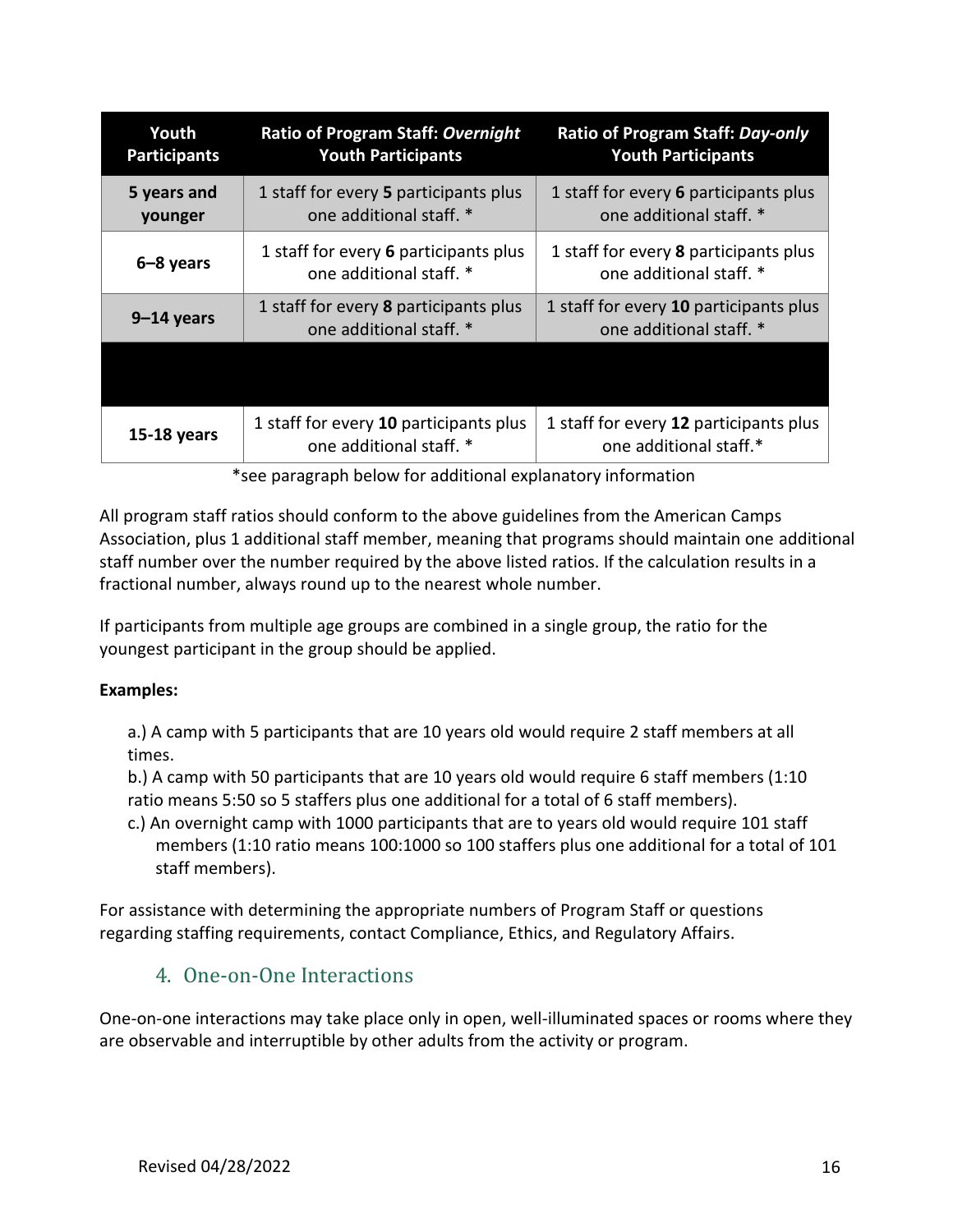## **IV. Managing the Unexpected**

Even with the best planning, unexpected issues may arise.

### 1. Injuries, Incidents or Accidents

Incidents and accidents can include such things as: minor to major physical injuries of participants and/or counselors; behavioral issues among participants, counselors, or visitors; hospital/doctor visits; violent or potentially violent behavior; the possession or use of alcohol or other drugs; inappropriate physical contact; or violations or potential violations of UAB policy. Emergencies, including emergency medical situations, should be reported to UABPD at 205-934- 4434.

Any incidents, accidents, or injuries occurring during a program or activity for or including minors should be reported to UAB according to established policies. Please refer to the [UAB Youth](https://www.uab.edu/youthprotection/) [Protection Program](https://www.uab.edu/youthprotection/) webpage for a directory of reporting avenues for various types of situations.

In addition to any other reporting or incident documentation, the UAB Program Contact or Program Director should report any accidents/incidents to the Office of SVP for Finance and Administration as soon as possible. If consultation regarding reporting is needed, or if there are questions on the process or other support needed, please contact Compliance, Ethics, and Regulatory Affairs.

### 2. Abuse or Neglect of a Minor

In accordance with the UAB [Child Abuse Reporting Policy and Procedures,](https://www.uab.edu/youthprotection/our-policy) if you become aware or even suspect that a child is a victim of child abuse or neglect, *you must act*.

Tips for recognizing abuse

- **Listen closely.** Youth participants often form a bond with program staff and may disclose past or current abusive situations.
- **Believe them.** It is not your responsibility to investigate or substantiate claims. Remember that even highly regarded members of the community sometimes turn out to be abusers.
- **Watch participants carefully.** Up to 40% of children who are sexually abused are abused by older, more powerful children. As youth programs place more emphasis on controlling adult/child interactions, they sometimes leave openings for peer abuse. Identify blind spots where peers might be alone together and supervise them closely. Also, remember that peer abusers may be victims of abuse themselves.
- **Know what you are looking for.** Child abuse can take many formsincluding:
	- o **Harm or threatened harm** to a child's health or welfare can occur through nonaccidental physical or mental injury, sexual abuse or sexual exploitation or attempted sexual exploitation.
	- o **Sexual abuse** may be perpetrated by an adult or another child and includes the employment, use, persuasion, inducement, enticement, or coercion of any child to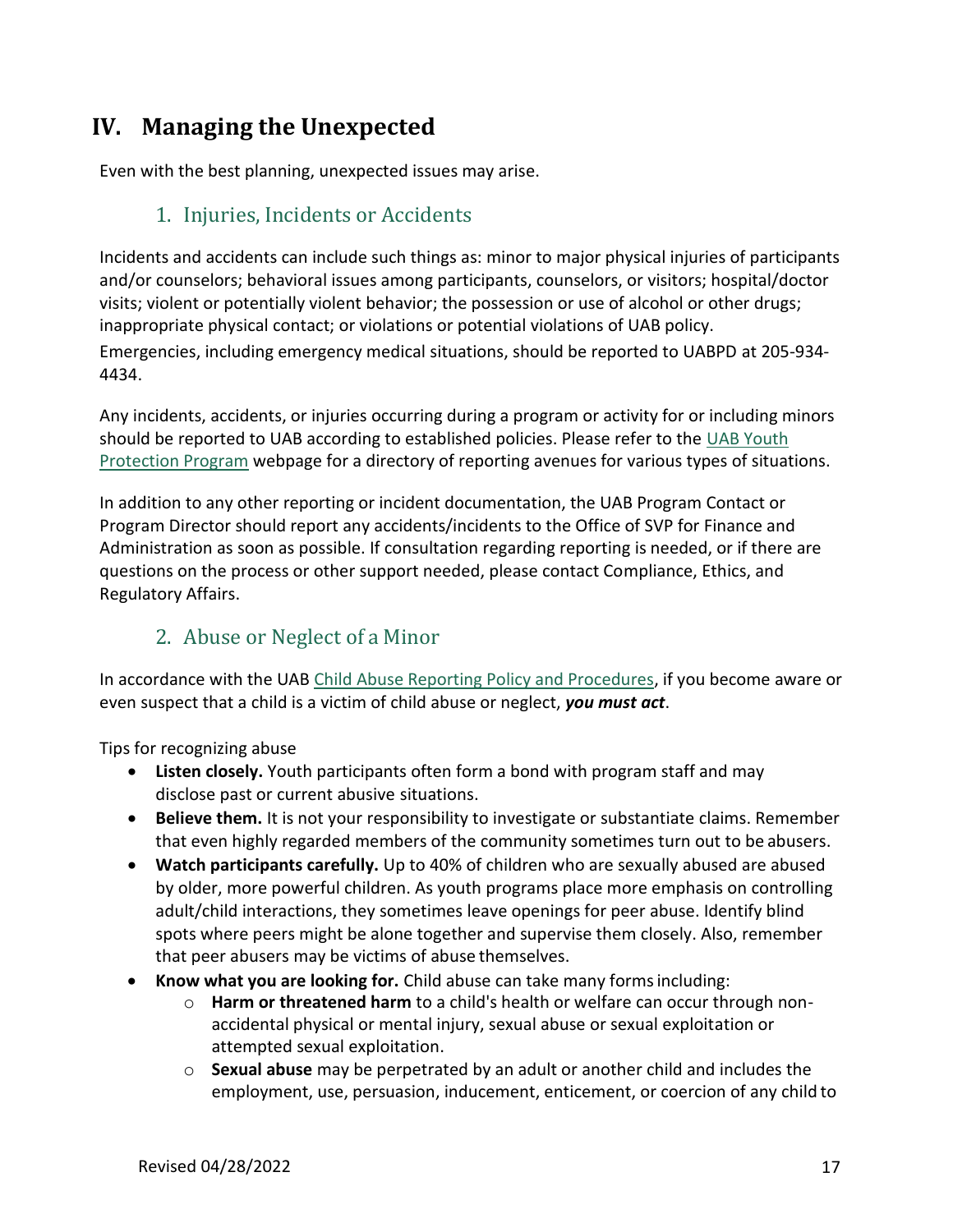engage in, or having a child assist any other person to engage in, any sexually explicit conduct or any simulation of the conduct for the purpose of producing any visual depiction of the conduct; or the rape, molestation, prostitution, or other form of sexual exploitation of children, or incest with children as those acts are defined by Alabama law. Sexual abuse also includes any activity that is meant to arouse or gratify the sexual desires of the perpetrating adult or child. Sexual abuse may or may not involve touching.

- o **Sexual exploitation** includes allowing, permitting, or encouraging a child to engage in prostitution and allowing, permitting, encouraging or engaging in the obscene or pornographic photographing, filming, or depicting of a child for commercial purposes.
- o **Negligent treatment or maltreatment** of a child includes the failure to provide adequate food, medical treatment, supervision, clothing, or shelter.
- **Err on the side of caution.** In deciding whether to report an incident or situation of suspected abuse or neglect, it is not required that you have proof that abuse or neglect has occurred. Any uncertainty in deciding to report suspected abuse or neglect should be resolved in favor of making a good faith report.

#### **Steps to Report Child Abuse**

**1. Immediately** report the information to The University of Alabama at Birmingham Police Department at **205-934-4434.**

Your oral report should include *all available information* regarding the known or suspected abuse or neglect, including, but not limited to: the name of the child, the child's whereabouts, the names and addresses of the parents, guardian, or caretaker for the child, and the character and extent of the injuries. The report should also contain, *if known*, any evidence of previous injuries to said child and any other pertinent information that might establish the cause of such injury or injuries, and the identity of the person or persons responsible for the same. However, you should not delay making a report to gather this information.

- 2. Do not directly question or solicit information from the child or from the person suspected of improper behavior. Likewise, do not delay making a report to gather evidence. That is not your role; the role of investigation lies with city, county, and state officials.
- 3. In addition to making an oral report, you must also complete a [Child Abuse or Neglect Report](https://www.uab.edu/youthprotection/images/documents/pdf/UAB_CPP_Child_Abuse_or_Neglect_Report_Form.pdf) Form and deliver the same to the UAB Police Department. It shall be the responsibility of the UAB Police Department to notify University officials of the suspected child abuse and to coordinate the investigation with local law enforcement. University officials include, at a minimum, the President, Provost, Senior Vice President for Finance and Operations, General Counsel, Executive Director for Institutional Compliance, and Director of Risk Management. It shall be the responsibility of the University President to notify the Board of Trustees of the incident. Further, it shall be the responsibility of the UAB Police Department to either report the incident to the State of Alabama Department of Human Resources or to ensure that the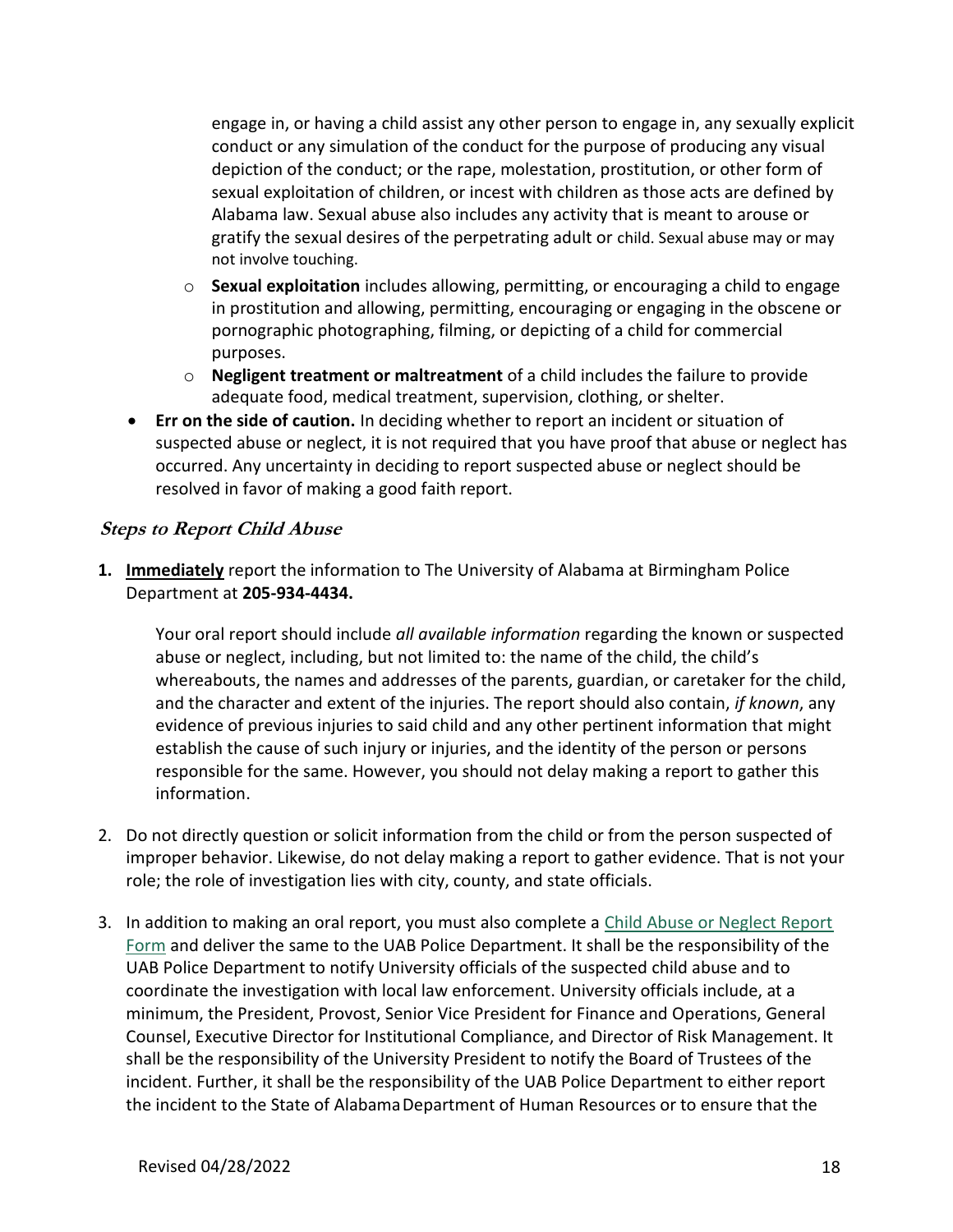local law enforcement agency has made the report. The UAB Police Department shall advise the reporter that such report has been made. Finally, the UAB Police Department shall be responsible for maintaining all records and reports related to the incident and to brief University officials as needed.

## **V. Wrapping Things Up**

Legal claims against the program can come in years or decades after the event. That means that it is very important that records are kept and maintained in a manner that would make them easily accessible, if needed.

At the conclusion of the activity or program, submit the following items to [youthprotect@uab.edu:](mailto:youthprotect@uab.edu)

- Final list of participants
- Copies of all waivers and medical documentation including medication forms, physician's instructions, or medical clearance forms
- Records of any incidents, injuries, or accidents that may have occurred during the activity or program.
- Finalized version parent communications.

## **VI. Accountability**

Individuals violating this UAB policy, or the requirements of this Guide will be held accountable for their actions, which may include, but are not limited to:

- Volunteers are subject to reprimand or loss of volunteerstatus
- Students are subject to the Code of Student Conduct
- Faculty, staff and student employees are subject to corrective action up to and including termination
- Department and school sanctions,
- Third-party providers are subject to punitive actions under the terms of their contract agreement, up to and including termination of contract.

Site visits may be coordinated by the Office of the SVP for Finance and Administration to promote compliance. Any suspected violation of approved program guidelines or University policy will be subject to investigation by the appropriate University officials. Colleges, units, and individuals must participate in site visits as required.

Programs that are not in compliance will be reported through the escalation process defined by their college or Division.

## **VII. Reporting and Investigations**